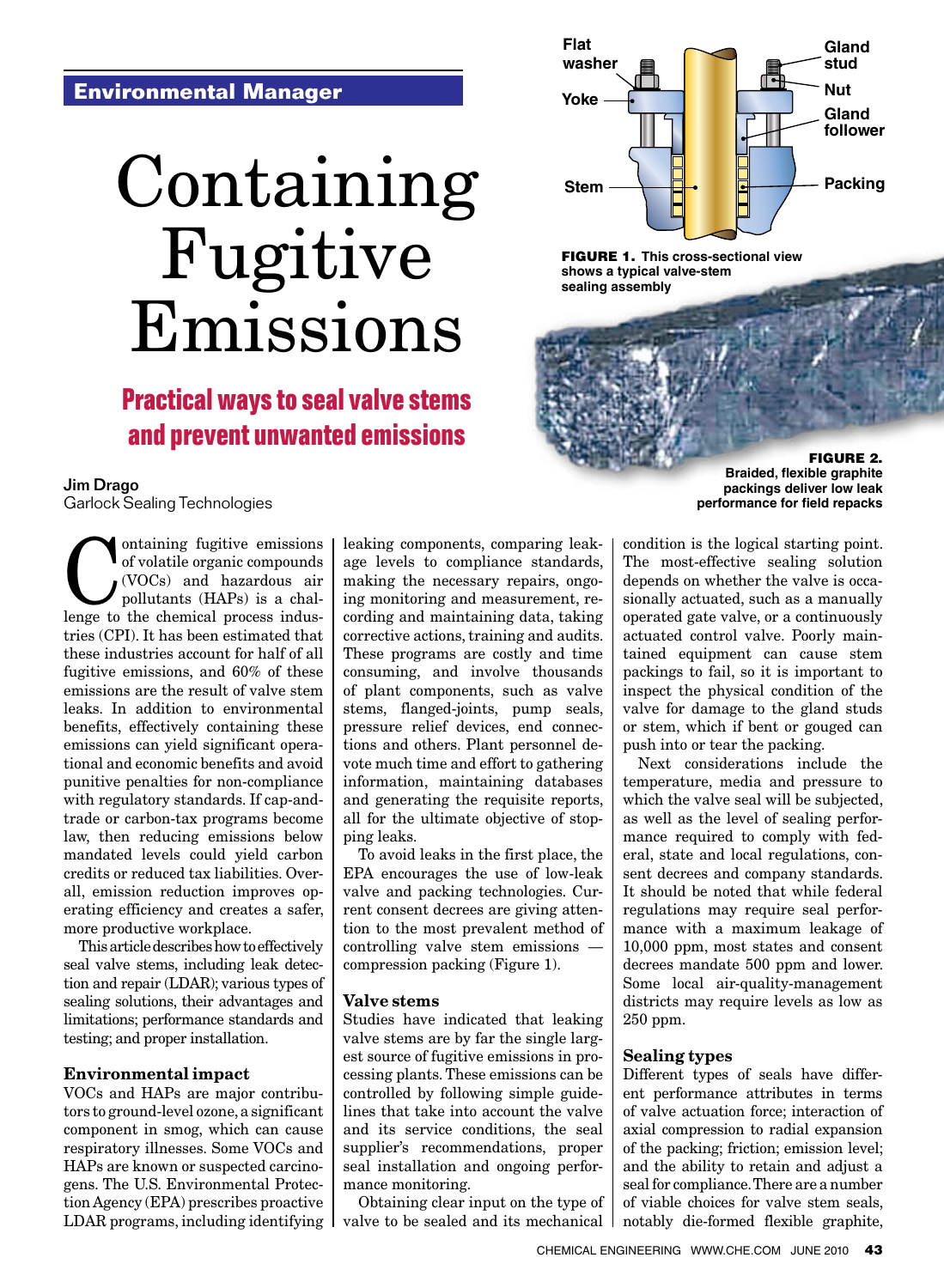## **Environmental Manager**

| <b>TABLE 1. SEALING TYPES</b>                        |                                                                                                                                                                                                                                                                                           |                                                                                                                                                                                                                                                                                                                                                                                                                                                                                                                                                                                |                                                                                                                                                                                                                                                                                                                                       |                                                                                                                                                                                                                                                                                                                                                                                                                                                                       |  |  |
|------------------------------------------------------|-------------------------------------------------------------------------------------------------------------------------------------------------------------------------------------------------------------------------------------------------------------------------------------------|--------------------------------------------------------------------------------------------------------------------------------------------------------------------------------------------------------------------------------------------------------------------------------------------------------------------------------------------------------------------------------------------------------------------------------------------------------------------------------------------------------------------------------------------------------------------------------|---------------------------------------------------------------------------------------------------------------------------------------------------------------------------------------------------------------------------------------------------------------------------------------------------------------------------------------|-----------------------------------------------------------------------------------------------------------------------------------------------------------------------------------------------------------------------------------------------------------------------------------------------------------------------------------------------------------------------------------------------------------------------------------------------------------------------|--|--|
| Seal Type                                            | <b>Description</b>                                                                                                                                                                                                                                                                        |                                                                                                                                                                                                                                                                                                                                                                                                                                                                                                                                                                                |                                                                                                                                                                                                                                                                                                                                       | <b>Attributes</b>                                                                                                                                                                                                                                                                                                                                                                                                                                                     |  |  |
| Die-<br>formed<br>flexible<br>graphite               | graphite yarn end-rings<br>service pressures<br>• Usually capable of 500-ppm leak performance                                                                                                                                                                                             | • Flexible graphite with a minimum carbon content of<br>95% is die-formed into rings with braided carbon or<br>• The die-formed rings are flat and come in various<br>densities. Higher density rings are used for higher<br>• Temperature capability to 850°F in atmosphere and<br>1,200°F in steam; pressure capability to 4,000+ psig                                                                                                                                                                                                                                       |                                                                                                                                                                                                                                                                                                                                       | • This method has been providing adequate emis-<br>sion performance for over 30 years, but may not<br>attain the low leak rates demanded by the most<br>stringent air-quality-management districts, con-<br>sent decrees and standard performance speci-<br>fied by plant end users<br>· Rings are made for a specific valve stem and<br>box sizes, and may require adjustment to obtain<br>and maintain low emission results. Multiple-step<br>installation required |  |  |
| <b>Braided</b><br>flexible<br>graphite<br>(Figure 2) | • 95%+ carbon purity, usually with<br>proprietary yarn treatment<br>• Wire reinforcement of the flexible<br>graphite yarn is common<br>1,200°F in steam; pressures to 4,500 psig                                                                                                          | • Temperature capability to 850°F in atmosphere,<br>• Capable of <500 ppm and <100 ppm performance<br>ite rings of various geometries and densi-                                                                                                                                                                                                                                                                                                                                                                                                                               |                                                                                                                                                                                                                                                                                                                                       | • Introduced in the 1990s, it provides superior<br>emissions performance<br>• One size braid can be used to pack many differ-<br>ent sizes of valves, but may require adjustment<br>at startup to obtain low emission results<br>• Multiple-step installation; easy field replacement                                                                                                                                                                                 |  |  |
| Engineered<br>sets<br>(Figure 3)                     | • Combination of die-formed flexible graph-<br>ties and braided yarn or braided flexible<br>graphite yarn packings<br>• Good to 850°F in atmosphere, 1,200°F<br>in steam and pressures of 10,000 psig<br>• Capable of <500 ppm<br>and <100 ppm performance                                |                                                                                                                                                                                                                                                                                                                                                                                                                                                                                                                                                                                |                                                                                                                                                                                                                                                                                                                                       | • Some types date to the emission demands of California<br>1970s – the first clean air laws<br>• Superior emission performance<br>• Sets are made to the specific valve stem and box sizes<br>• Some feature simpler installation procedures<br>to compress the set<br>• Engineered sets are preferred by OEM valve manufacturers<br>wanting low emission performance with assembly<br>line speed of installation                                                     |  |  |
| <b>Bellows</b><br>sealed<br>valves                   | • Metal bellows seal incorporated into<br>the valve design. Packing type seals<br>are used as secondary seals<br>• Temperature and pressure capabilities<br>depend on bellows metallurgy, design and<br>construction; should match the pressure<br>class and material rating of the valve |                                                                                                                                                                                                                                                                                                                                                                                                                                                                                                                                                                                | • Virtually zero emissions<br>• High cost at multiple times that of a standard packed<br>valve<br>• If the seal fails, there is no possibility of adjustment.<br>The valve must be taken off-line and rebuilt or replaced<br>. In some cases elongated valve bonnets are required<br>to accommodate the bellow. Space can be an issue |                                                                                                                                                                                                                                                                                                                                                                                                                                                                       |  |  |
| Live<br>loading<br>(Figure 4)                        | • Disc spring (Belleville)<br>washers are com-<br>pressed on the gland<br>follower under the<br>gland stud nuts<br>• Temperature and<br>pressure capabilities<br>depend on the type<br>of seal used; live load-<br>ing does not enhance<br>these ratings                                  | • Can be used with any packed valve<br>• Effectively increases the energy in the gland stud bolts.<br>As packing consolidates, there is less degradation<br>of compressive load for better seal maintenance<br>• Live loading represents added expense, but provides some performance<br>enhancement for valves subject to numerous actuations or thermal cycles<br>• A good solution for valves that are difficult to monitor and access for future<br>adiustment<br>• Debate continues regarding its effectiveness since carbon/graphite packings<br>consolidate very little |                                                                                                                                                                                                                                                                                                                                       |                                                                                                                                                                                                                                                                                                                                                                                                                                                                       |  |  |

braided flexible graphite (Figure 2), engineered seal sets (Figure 3), bellows sealed valves and live-loaded packing sets (Figure 4). Table 1 gives details for these various seal types.

#### Performance standards

Two standards for valve seal performance are API 622, "Type Testing of Process Valve Packing for Fugitive Emissions" and ISO 15848, "Industrial Valves — Measurement, Test and Qualification Procedures for Fugitive Emissions — Part 1: Classification System and Qualification Procedures for Type Testing Valves." Introduced in 2006, API 622 provides test methods for fugitive emissions, corrosion and physical characteristics of valvestem compression packing independent of valve type (Figures 5 and 6). ISO 15848 qualifies the entire valve including its sealing components.

API 622 prescribes only test methodology, whereas ISO 15848 prescribes both test procedure and pass-fail criteria. Other standards include Germany's TA-Luft for qualifying packing and gasket performance, as well as the standards of individual refiners and chemical processing companies. Table 2 provides the basic criteria of API 622 and ISO 15848.

#### Proper installation

Just as important as selecting the right seal for a particular valve application is making sure it is installed properly. Correct installation insures more even compression of the packing, which results in better emissions performance